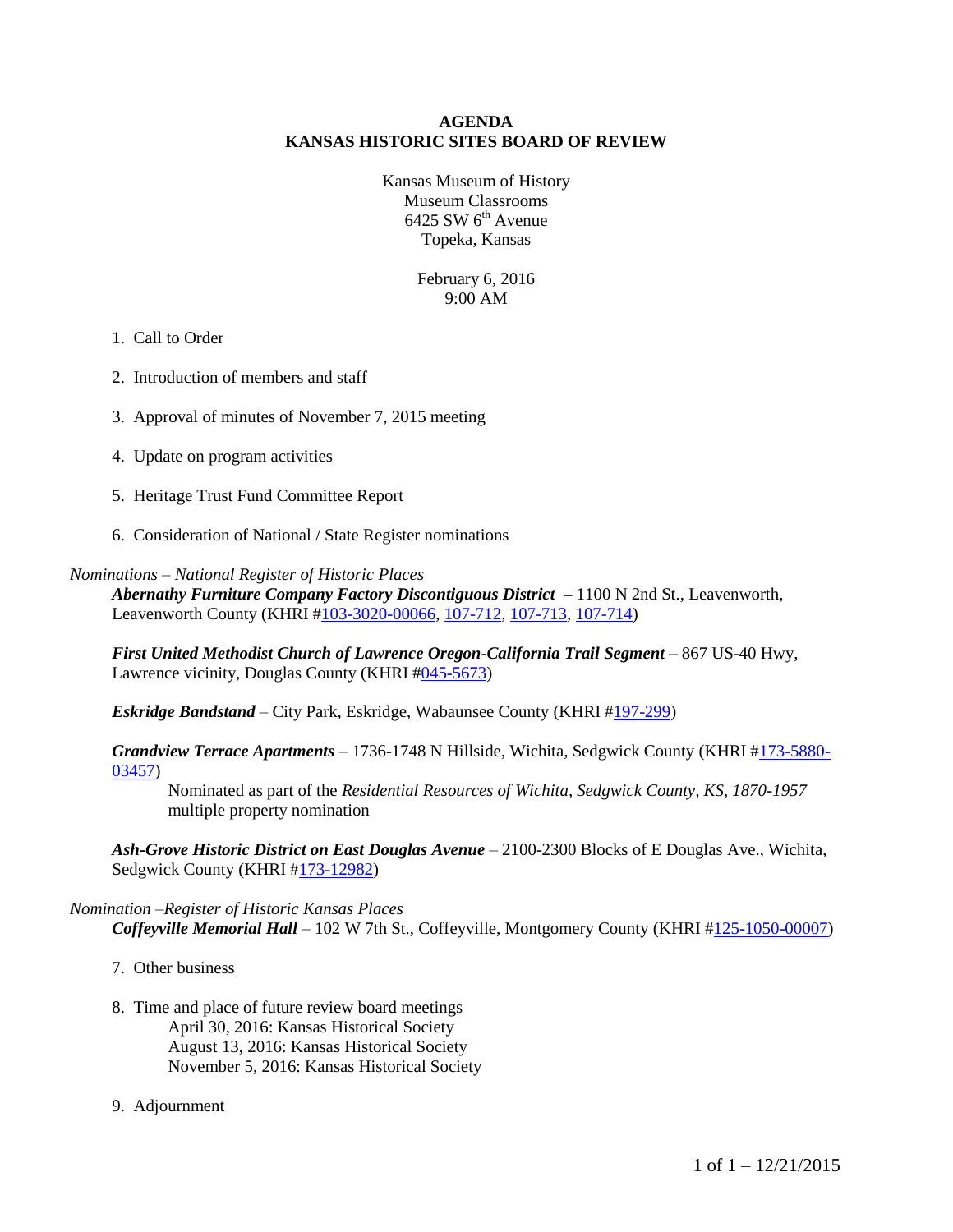## **Kansas Historic Sites Board of Review Meeting February 6, 2016 Museum Classrooms Kansas Museum of History, Topeka, KS**

#### **Board Members**

*Present:* Jennie Chinn, Sharron Hamilton, Kathryn Herzog, John Hoopes, Samuel Passer, David Sachs, Gregory Schneider and Toni Stewart.

*Absent:* Eric Engstrom, Joseph Johnson.

### **Staff**

*Present:* Rick Anderson, Kristen Johnston, Marsha Longofono, Amanda Loughlin, Katrina Ringler, Tim Weston and Patrick Zollner.

#### **Proceedings**

In Chairman Eric Engstrom's absence, Gregory Schneider called the meeting to order at 9:02 A.M. and asked for introductions from the board members and staff.

#### **Approval of Minutes**

The board approved the meeting minutes of November 7, 2015.

### **Cultural Resources Division Director's Report**

Patrick Zollner reported that the National Register listings now total 1,410. Since the last HSBR meeting, the National Park Service has approved 5 new listings, 2 de-listings, 1 additional documentation approval and 1 cover document. A copy of the Cultural Resources Division quarterly report was included in the board members' folders.

### **Report of the 2016 Heritage Trust Fund Grant Review Committee**

The recommendations of the Heritage Trust Fund grant review committee (Attachment 1) were read by committee chairman David Sachs. The board unanimously accepted the recommendations. Brenda Spencer asked if funding for this year's HTF grant program was affected by legislative changes approved in 2014, to which Ringler replied it is too soon to tell. The increase in this year's funding is not necessarily reflective of the new way of collecting funds for this program. Next year will be the first year affected by the new funding formula. Jennie Chinn opined that she thinks there might be a small decrease in funding as a result of the new funding formula.

### **NATIONAL REGISTER OF HISTORIC PLACES NOMINATIONS**

*Abernathy Furniture Company Factory (Boundary Increase; Discontiguous District)* -- Plant K,  $1100 \text{ N } 2^{\text{nd}}$  St., Leavenworth, Leavenworth Co.

**Criterion A: Commerce** Period of Significance: 1926-1950 Level of Significance: Local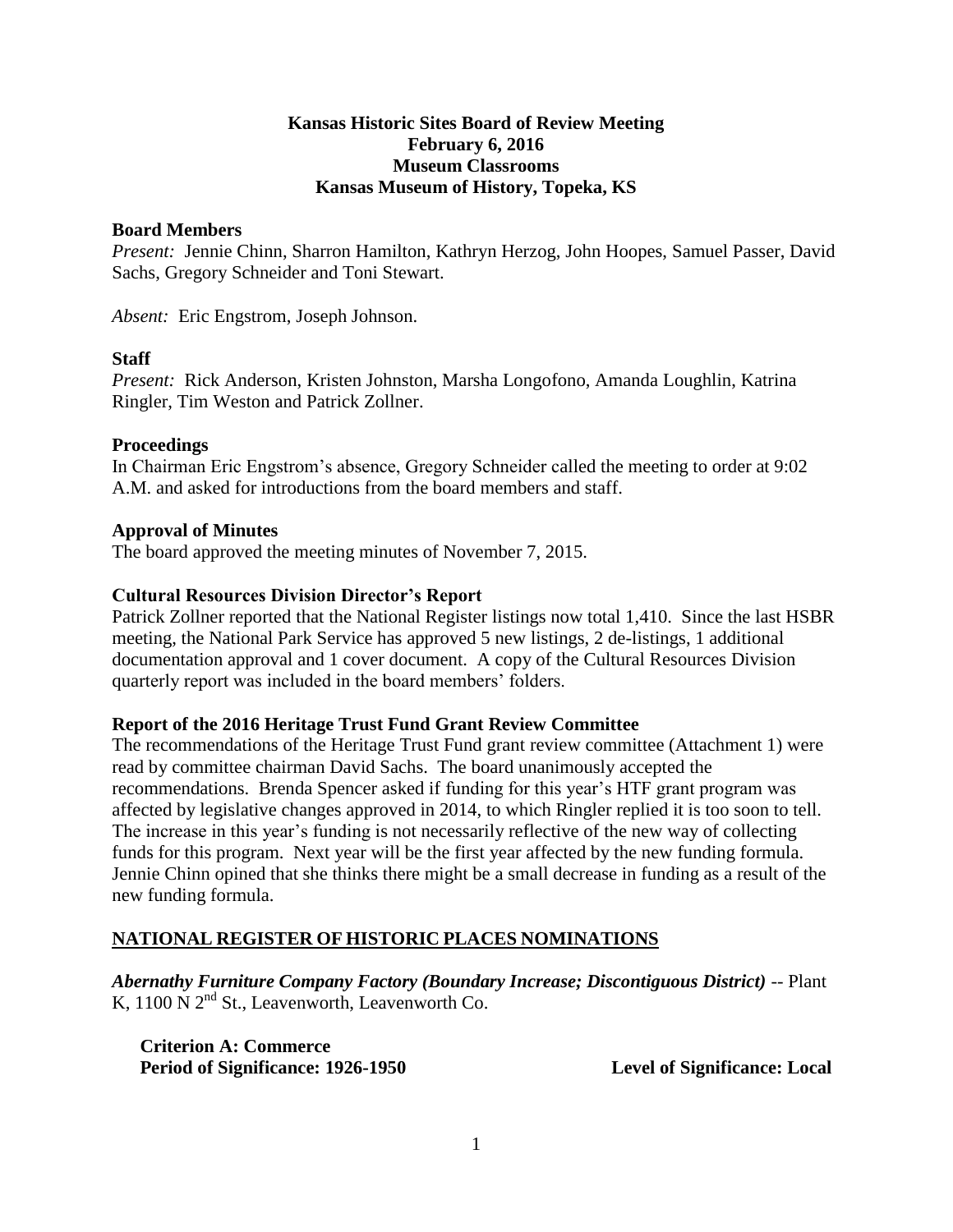# **Resource Count: 9** (4 contributing buildings; 1 contributing structure; 3 non-contributing buildings; 1 non-contributing site)

Hemmed in at their original site at North 2nd and Seneca streets, the Abernathy Furniture Company (1883) expanded with the construction of a new plant in 1926. Plant K, a complex of four brick buildings located one-half mile north of the existing Abernathy Furniture Company Factory, is significant under Criterion A in the area of Commerce. Plant K enabled the Abernathy Furniture Company to double its production capacity and to continue the manufacture and distribution of furniture in an era when many of its local competitors were closing operations. Abernathy Furniture Company was among the longest operating industries in Leavenworth and was one of the largest furniture manufacturers in the region. The original Abernathy Furniture Company Factory complex at 200-210 Seneca Street was listed individually in the National Register of Historic Places in 2004 for its significance in the areas of commerce and architecture. The historic context for Plant K is within the period of significance (1883 to 1950) documented by the National Register nomination for the original Abernathy Furniture Company Factory, though Plant K's period of significance begins in 1926 with its construction. The addition of Plant K creates a new discontiguous district, as the two complexes are geographically separate, the space between the two complexes lacks significance, and visual continuity is not a factor of its historic significance.

Presented by: Elizabeth Rosin

*Discussion:* David Sachs asked for clarification regarding the decision to amend the original nomination versus pursuing a separate nomination, to which Rosin replied after reviewing National Register instructions and consulting with SHPO staff, it was felt that amending the original nomination as proposed was the most appropriate course of action.

Motion to approve: John Hoopes Second: Sam Passer 7 votes yes,  $\overline{1}$  abstention (Jennie Chinn<sup>1</sup>)

---------------------------------------------

*First United Methodist Church of Lawrence Oregon-California Trail Segment* -- 867 US-40 Hwy, Lawrence vicinity, Douglas Co.

**Criteria A & D: Transportation, Exploration/Settlement, & Archeology (Historic— Non-aboriginal)** Period of Significance: 1841-ca. 1860 Level of Significance: National **Resource Count: 1 contributing site** 

This 0.6-acre remnant of the Oregon and California trails network is part of the eastern (beginning) section of the combined trail, which emigrants passed over on the first few days of their journey west. One of the most important resources in this initial portion of the trail was Big Springs, a reliable water source lying approximately nine miles west of these two swales. Active

 $1$  Chinn typically abstains from voting except when a tiebreak is needed.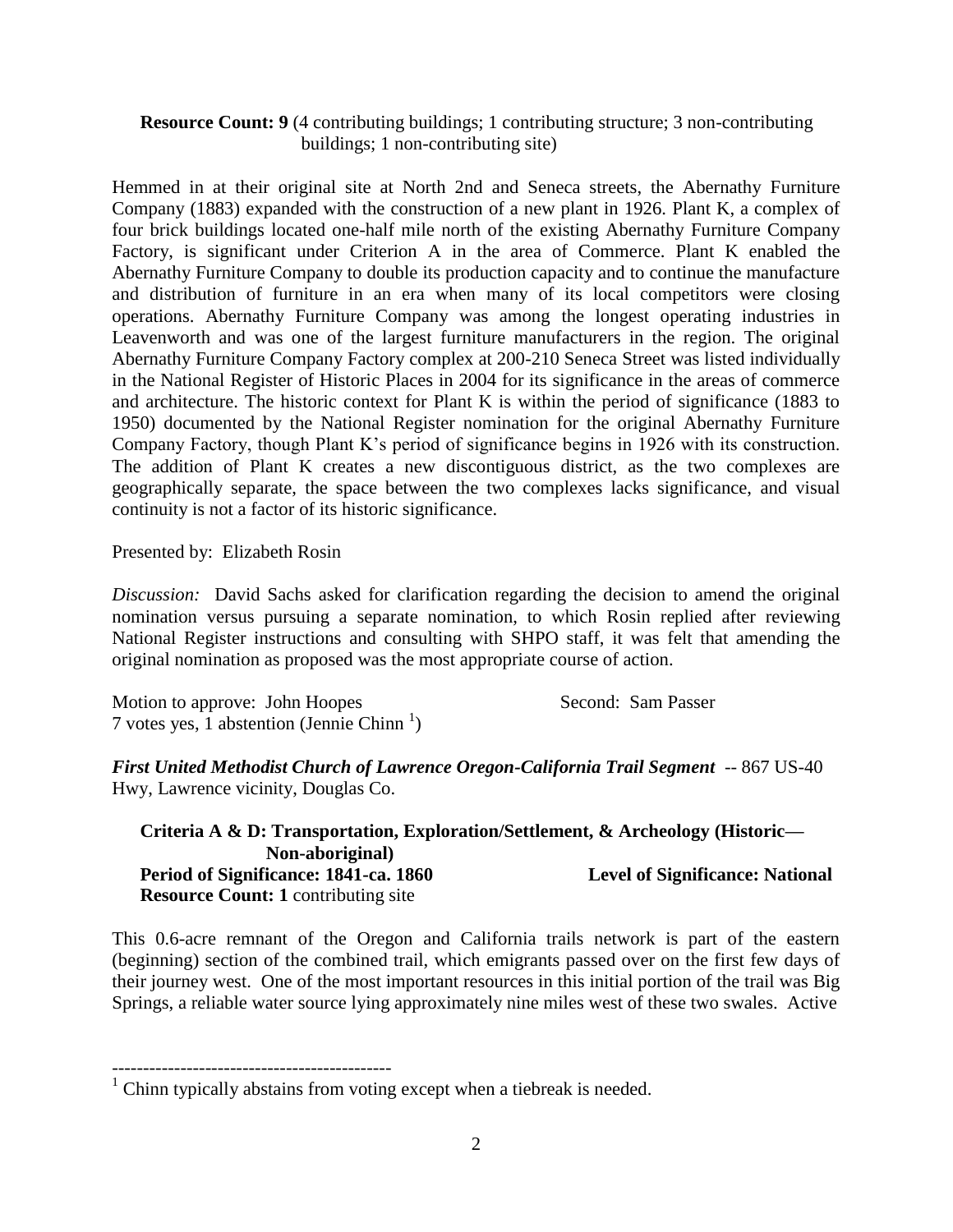between 1840 and circa 1860, these swales are under Criterion A for their association with transportation and exploration/settlement along the combined route of the Oregon and California trails. This site's associative significance and similarity to related trail sites suggest that associated artifact assemblages may be present; they are therefore also nominated under Criterion D. Due to current transportation developments within the immediate vicinity, this site is all that remains of a larger segment.

KSHS prepared and submitted this nomination on behalf of the property owner as part of a Section 106 mitigation agreement.

### Presented by: Rick Anderson

*Public Discussion:* Jennie Chinn referred to letters of support of the nomination, which were included in the board member folders. John Hoopes congratulated the author of the nomination, remarking that he appreciated the inclusion of Criterion D.

Motion to approve: John Hoopes Second: Kathy Herzog 7 votes yes, 1 abstention

*Eskridge Bandstand* -- City Park, Eskridge, Wabaunsee Co.

**Criterion A: Entertainment & Recreation Period of Significance: 1908-1966** Level of Significance: Local **Resource Count: 1** contributing building

The Eskridge Bandstand, built between June 1908 and March 1909, is nominated to the National Register of Historic Places under Criterion A for its local significance in the area of Entertainment/Recreation. Standing in the approximate center of Eskridge City Park (established in 1903), the bandstand is the park's focal structure. The park and bandstand are associated with the most vigorous period of economic growth and community development in the history of Eskridge. Built primarily for use for the city band, the bandstand has a long history of use for other public and private social events, including Chautauquas, carnivals, city fairs, graduations, baccalaureates, and weddings. The period of significance begins with its construction in 1908 and extends to 1966, the 50-year convention established by the National Register to provide sufficient passage of time to evaluate eligibility at the time of its listing.

Presented by: Dale Nimz

*Discussion:* David Sachs asked about the name of the property in the nomination. Discussion about whether it was more appropriate to refer to the building as the Eskridge Bandstand and Speaker Stand to better reflect the significance of the speaker function in shaping local politics. Nimz responded that he did not find direct references to speakers to cite and therefore did not focus on that area when writing the nomination.

*Public Discussion:* Owner Bruce Waugh spoke in support of the nomination. Waugh commented that the community has always referred to this structure as "the bandstand;" if you called it something else, people would not know what you were talking about.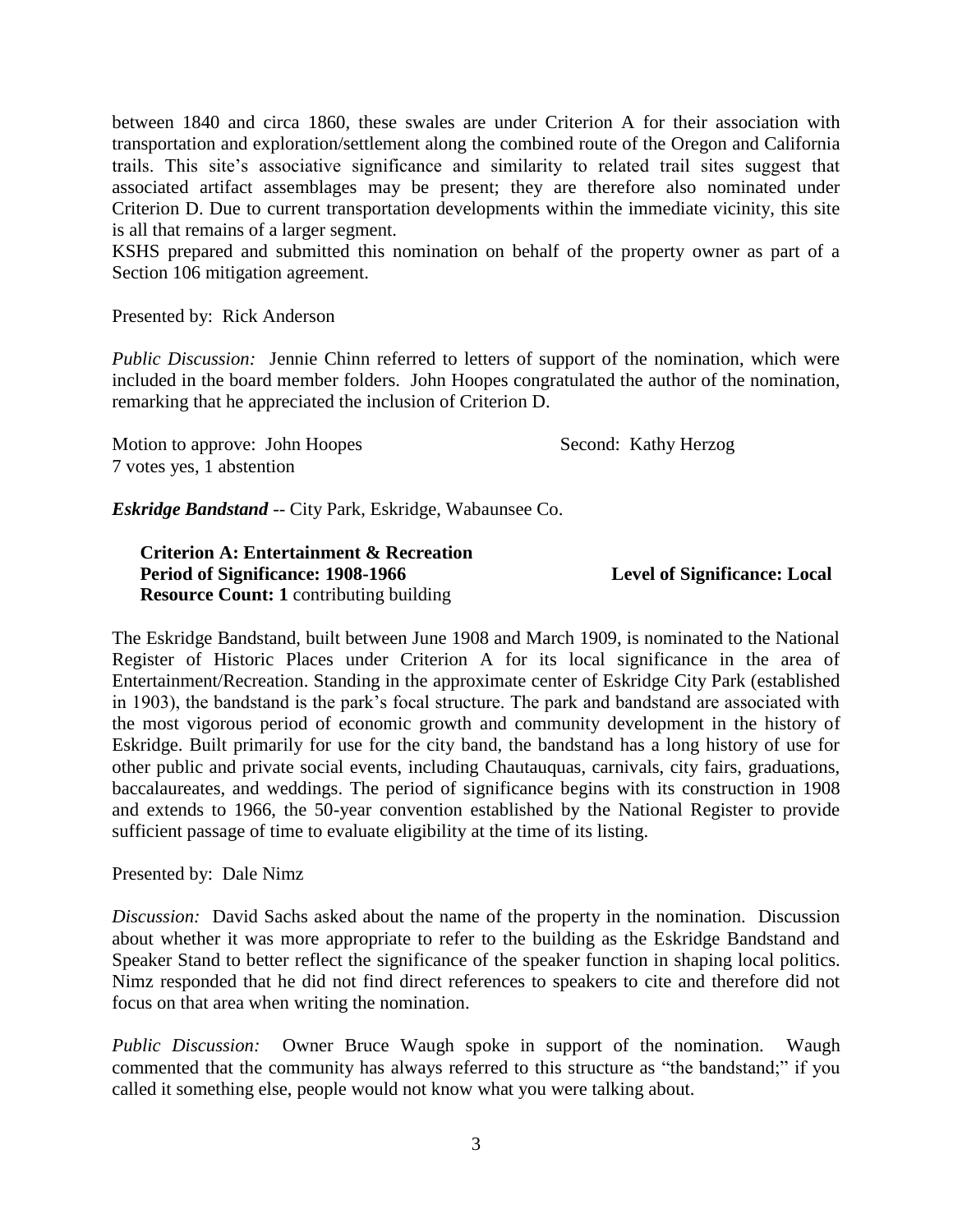Motion to approve: Sharron Hamilton Second: Sam Passer 7 votes yes, 1 abstention

*Grandview Terrace Apartments* -- 1736-1748 N Hillside, Wichita, Sedgwick Co.

## **Criterion A & C: Community Development & Architecture** Period of Significance: 1949-1950 Level of Significance: Local **Resource Count: 3** contributing buildings Nominated as part of the *Residential Resources of Wichita, Sedgwick County, KS, 1870-1957*  multiple property nomination

Constructed in 1949-1950, the Grandview Terrace Apartments are nominated under Criterion A as a rare example of a post-World War II, private apartment building in the Fairmount neighborhood in north central Wichita. With the influx of WWII veterans and increase in job opportunities in aviation, the housing shortage in Wichita that began in 1940 and 1941 continued well into the 1950s. Local real-estate women Maud Beech (sister of Beech Aircraft founder) and Marguerite Mollohan took advantage of the unmet demand for modern living. The apartment complex included covered off-street parking as well as a beauty salon, pharmacy and restaurant. The property is also significant under Criterion C as a distinct 1950 Modern building and as a representative of established Wichita architects Overend and Boucher. The Grandview Terrace Apartments reflect the general tenants of the post-World War II Modern apartment building not unlike the federal housing during and after the war. The apartment building is nominated under the *Residential Resources of Wichita* multiple property nomination as a rare Modern representative of the Conventional Low-Rise Apartment Building property type.

Presented by: Brenda Spencer

*Discussion:* David Sachs asked about the planned renovations for the building, to which Spencer responded we do not have plans yet. Spencer added that she was not sure how plans to eliminate the carport (a code issue) will play out with the National Register. Sachs remarked that it is the duty of a consultant to identify what is significant and what is important to keep as they move forward with rehabilitation plans, to which Spencer agreed, however, she said that you don't write a nomination based on the rehabilitation plans.

Motion to approve: Toni Stewart Second: David Sachs 7 votes yes, 1 abstention

Ash-Grove Historic District on East Douglas Avenue -- 2100-2330 E. Douglas Ave (evens), 114 & 117 N Madison St., 111 N Spruce St., 115-117 N Grove St., Wichita, Sedgwick Co.

**Criterion A: Commerce** Period of Significance: 1917-1960 **Level of Significance: Local Resource Count: 19** (17 contributing buildings; 2 non-contributing buildings)

The Ash-Grove Historic District on East Douglas Avenue is nominated under Criterion A for its association with the growth and development of this commercial cluster opposite Wichita East High School. The 2100-2300 Blocks of East Douglas Avenue were initially developed during a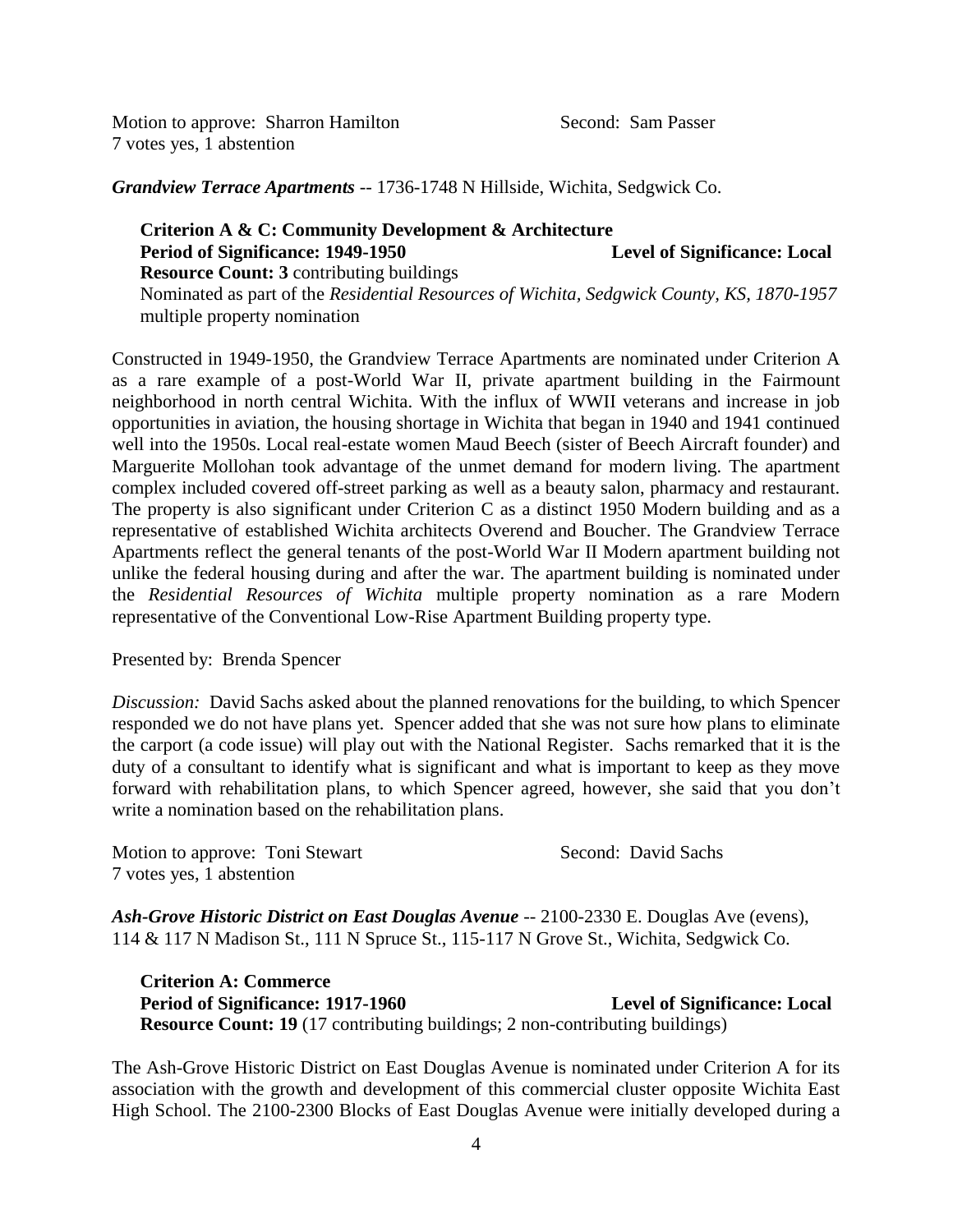time when the city was experiencing explosive growth that led to neighborhood and commercial expansion outside the city's core. Development along this section of East Douglas, one of the city's main east-west thoroughfares, followed the establishment of Wichita's "Auto-Row" on East Douglas immediately east of downtown and coincided with the selection of the south side of the 2200 block as home to Wichita's new high school, built in the 1920s to serve the eastwardmarching Wichita population. This growth stalled by the end of the decade as the 1930s ushered in a focus on survival, not expansion. The second wave of development within this district spanned from 1940-1960. Wichita's World-War II and post-war growth was related largely to Wichita's aviation industry. Grove Street, the eastern boundary of the district, served as the north-south thoroughfare connecting the aviation businesses that had developed south and east of the city. Eight new buildings were constructed in this three-block area in the post-war era. The district generally took its current form by 1960. The Ash-Grove Historic District is locally significant; its period of significance spans from 1917 to 1960. The period begins with the earliest extant building's date of construction and ends with latest extant building's date of construction. All of the district's 19 properties were built during the span between these two buildings, reflecting two distinct periods of development. The buildings reflect two primary architectural styles – Late 19th and Early 20th Century American Movement: Commercial Style and the Modern Movement in architecture. The district is composed primarily of secondary commercial and light industrial buildings that are distinguished as a group by their high level of integrity. Ninety percent of the properties are contributing to the district's historic significance.

Presented by: Brenda Spencer

*Discussion:* Jennie Chinn asked if the property owners were canvassed, to which Spencer replied yes. She added that there was no opposition when the project was reviewed in December 2015 and referred to two letters of support in the board packets.

*Public Discussion:* Sean Brennan spoke in support of the nomination.

Motion to approve: Toni Stewart Second: Greg Schneider 7 votes yes, 1 abstention

### **REGISTER OF HISTORIC KANSAS PLACES NOMINATION**

*Coffeyville Municipal Building & Courthouse* -- 102 W 7<sup>th</sup> St., Coffeyville, Montgomery Co.

**Criteria A & C: Politics & Government and Architecture Period of Significance: 1929-1966 Resource Count: 1** contributing building

Completed in 1929, Coffeyville's Municipal Building and Courthouse in Montgomery County, Kansas is significant under Criterion A in the area of Politics/Government and under Criterion C in the area of Architecture. The building is an excellent example of civic architecture of the 1920s. It serves a unique dual function of a city hall and district court in a non-county seat community. The building was distinguished in municipal realms by the fact that it was financed with proceeds from the city's electric and light plant, without a cent of tax dollars – a fact that was particularly significant given that the building was completed just after the stock market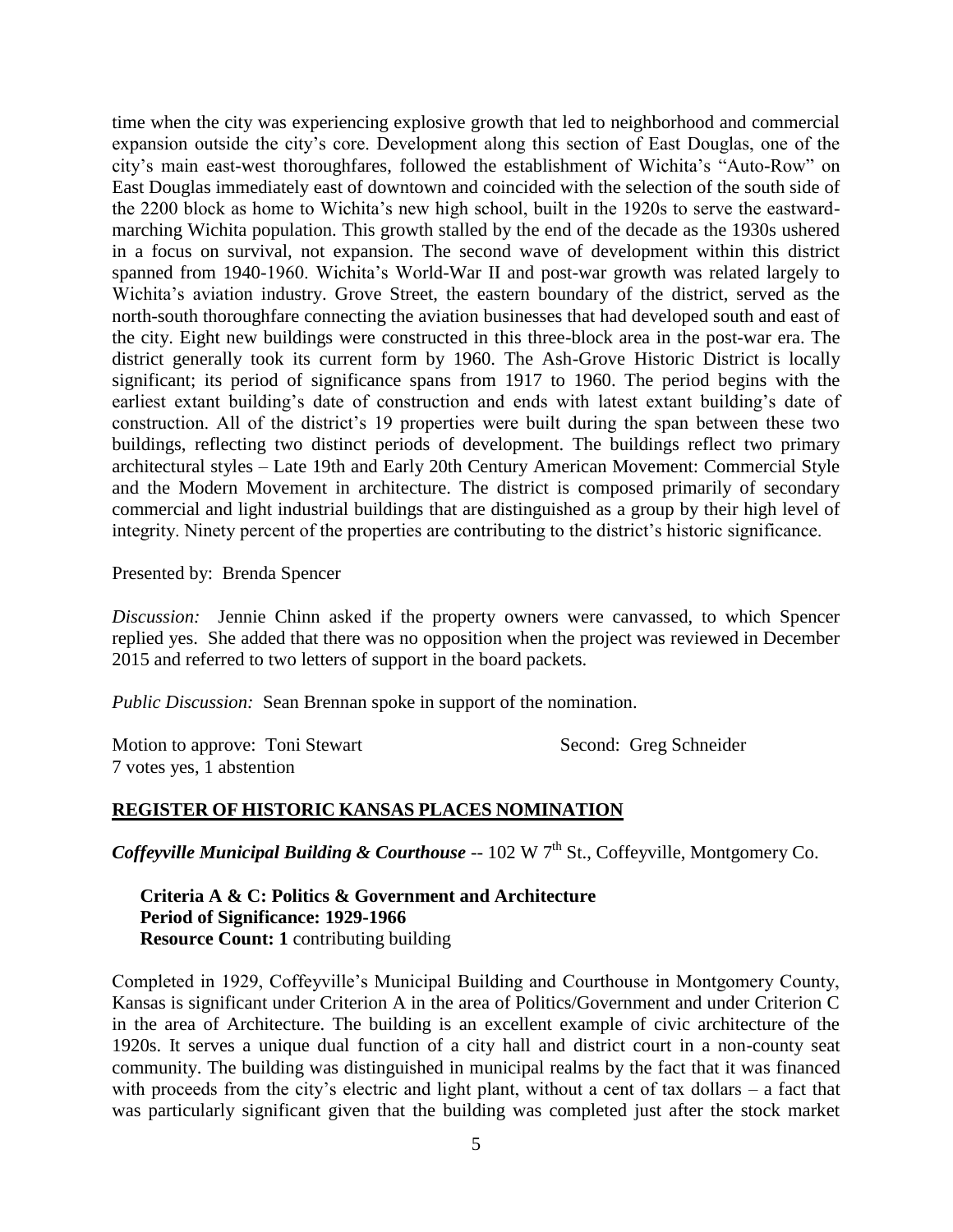crash in 1929. Designed by Coffeyville architect Clare (C.A.) Henderson, in partnership with consulting architects/engineers Owen, Sayler, and Payson of Kansas City, Missouri, the Classical Revival building maintains a significant degree of historic and architectural integrity. Its interior retains its marble-clad rotunda, terrazzo staircases, coffered plaster ceilings, and pendant light fixtures. The exterior of the building embraces dominant characteristics of the Classical Revival idiom including symmetrical facades with central entrances, a prominent cornice band, massive Doric columns and pilasters, and delicately carved terracotta and stone panels. The period of significance for Coffeyville's Municipal Building and Courthouse begins with its 1929 construction and extends to 1966, the fifty-year threshold established by the National Park Service for evaluating historic significance.

Presented by: Brenda Spencer

*Discussion:* David Sachs asked if this is a state (vs. national) register nomination because of the work going on inside, to which Spencer replied the demolition occurred after a state site visit and before Spencer arrived. The SHPO staff cannot support a national register nomination, but can support a state register nomination. Sharron Hamilton asked for clarification about the city's goal, to which Spencer responded to move back into the building. Patrick Zollner remarked that nothing would preclude this nomination going back to the National Register after rehabilitation.

*Public Discussion:* Trisha Purdon, Coffeyville Assistant City Manager, spoke in support of the nomination.

Motion to approve: Sam Passer Second: Kathy Herzog 7 votes yes, 1 abstention

### **Other Business**

The next meeting of the Historic Sites Board of Review will be April 30, 2016 at 9:00 A.M. at the Kansas Museum of History in the Museum Classrooms. The meeting adjourned at 10:40 A.M.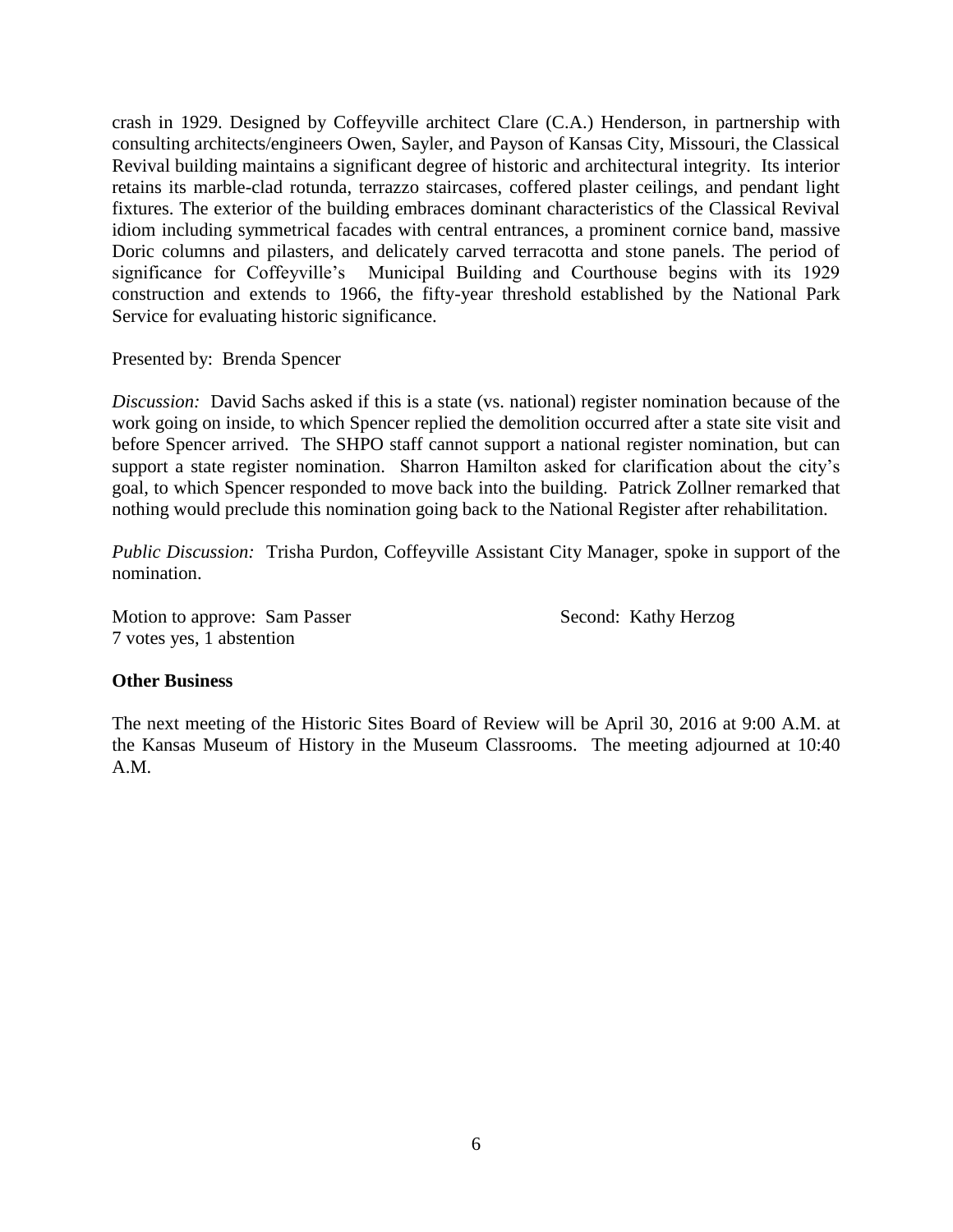## ATTACHMENT 1

## **Report of the 2016 Heritage Trust Fund Grant Review Committee**

On February 5, 2016, after a public hearing, the Heritage Trust Fund Grant Review Committee met to discuss its final selection of the 2016 Heritage Trust Fund grant applications and to prepare a list of recommendations to this board. The members of the committee are Kathy Herzog, David Sachs and Toni Stewart. The committee reviewed 44 applications requesting a total of \$3,001,258 in grant funds.

The committee evaluated the applicants, employing the criteria stated in the legislation that created the grant program in 1990. The criteria includes the property's level of historic significance, condition of the property, urgency of the work proposed, level of endangerment, administrative ability of the applicant, potential benefit to the community and state, community support for the project, and the property owner's financial need.

Following is the list of properties recommended for funding in the 2016 round of Heritage Trust Fund grants. They are listed alphabetically by county.

| $\mathbf{1}$   | Atchison      | Allen Family Home                           | 53,921 |
|----------------|---------------|---------------------------------------------|--------|
| $\overline{2}$ | Bourbon       | Fulton High/Grade School                    | 23,280 |
| 3              | <b>Butler</b> | <b>Viets Block</b>                          | 90,000 |
| $\overline{4}$ | Clark         | <b>Girl Scout Little House</b>              | 7,680  |
| 5              | Crawford      | <b>Hotel Stilwell</b>                       | 21,307 |
| 6              | Crawford      | St. John's Episcopal Church                 | 90,000 |
| 7              | Doniphan      | <b>White Cloud School</b>                   | 8,928  |
| 8              | Johnson       | I.O. Pickering House                        | 90,000 |
| 9              | Leavenworth   | Little Stranger Church/Cemetery             | 66,404 |
| 10             | Lincoln       | Evangelical Lutheran School                 | 4,320  |
| 11             | Lyon          | Emporia Granada Theatre                     | 53,810 |
| 12             | Lyon          | Lowther Junior High                         | 90,000 |
| 13             | Miami         | <b>William Mills House</b>                  | 80,640 |
| 14             | Nemaha        | Seneca Masonic Temple                       | 88,960 |
| 15             | Osage         | <b>Banner Hereford Farm</b>                 | 90,000 |
| 16             | Osage         | Calvinistic Methodist Church/Arvonia School | 62,448 |
| 17             | Osage         | Wells P. Bailey House                       | 42,240 |
| 18             | Sedgwick      | Derby Historical Museum                     | 8,352  |
| 19             | Sedgwick      | <b>McAdams-Fultz House</b>                  | 90,000 |
| 20             | Shawnee       | Horace Lyons House                          | 90,000 |
| 21             | Shawnee       | St. Joseph's German Catholic Church         | 90,000 |
| 22             | Wyandotte     | Fire Station No. 9                          | 90,000 |

These 22 awards total \$1,332,290 in proposed grant funding. The selected projects include a number of significant properties drawn from locations across the state. We believe the recommended projects will benefit these historic resources and the communities in which they are found. We hope these projects meet with your approval and that you will choose to endorse our recommendations. I therefore move